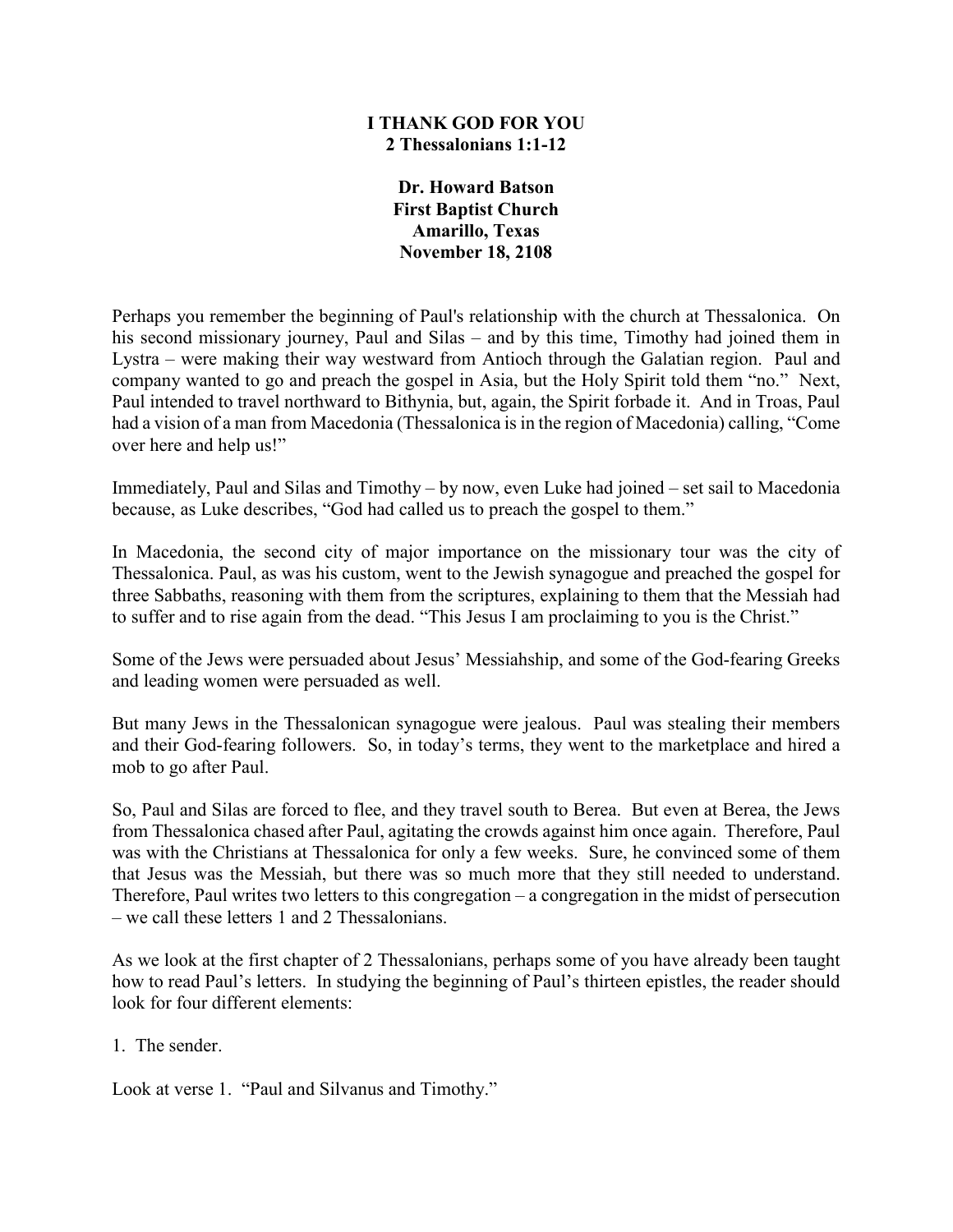2. The recipient.

Again, verse 1. "To the church of the Thessalonians."

3. A greeting.

Look at verse 2. Paul usually says, "Grace and peace."

4. Thanksgiving - our focus this morning

Verse 3, "We ought always to give thanks to God for you, brothers,...."

I want you to notice an unusual element in this thanksgiving – the word "ought." "We ought always..." "Always" even makes it stronger. "We ought always to give thanks to God for you, brothers....."

The way Paul words it here, "we ought," says that he is duty-bound, that he and his fellow missionaries have a sense of obligation. Giving thanks is not an option. "We ought always," "We are bound to give thanks to God for you."

It gets even stronger. Look at verse 3. "We ought always to give thanks to God for you, brethren, *as is only fitting*...." You might translate it this way: we're obligated to give thanks, and rightly so. This "ought" and "rightly so" only occur in this thanksgiving amongst Paul's letters, the one called 2 Thessalonians.

Thanksgiving week. How did it get here so quickly? The week that Americans traditionally look to heaven, because we are reminded that God is the giver of all good gifts.

Many of us here have so many things for which to be thankful. A roof over our heads. Clothing. Employment. Maybe you have children that are a gift from God, or grandchildren. Maybe you have a loving wife of husband as a gift from God. The very fact that you have enough health to sit in this room on this day of worship and praise God – you give thanks.

In 2 Thessalonians, the spiritual leader of the Thessalonian church, Paul, says he is duty-bound always, and rightly so, to give thanks for his brothers.

And I join Paul today and say I, too, feel duty-bound always, and rightly so, to give thanks to God for you, the gracious members of First Baptist Church of Amarillo. What a unique church you are. I thank God that you have a passion for missions. I thank God that you are generous at the time of the offering, remembering that God is our provider. I am thankful for the way I see you care and love each other, both in the hallways of this church, in the hospital, during grief and loss. When I can, I always try to stick my head in the kitchen as a group of ladies is feeding a family that has just experienced a funeral. And I try to say, "Thank you." Thank you for that casserole, that dessert, which is representative of the presence of Christ. I thank you.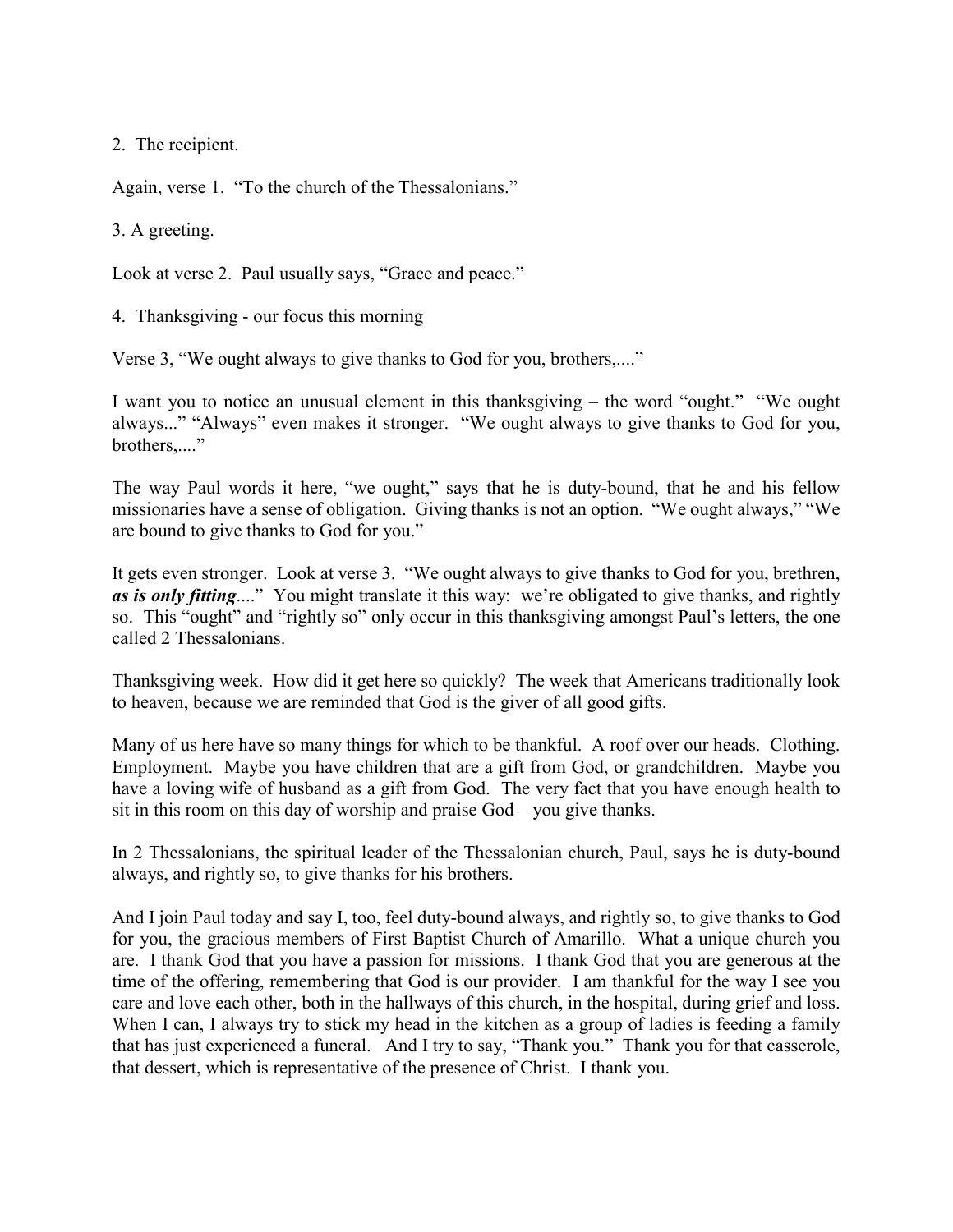Thank you is a word you can never say too much. For whatever you do that makes this place unique and special and grand and great and loving and kind and focused and dedicated and positive, I thank you. I could only wish that every pastor had the opportunity to serve you.

I ought always, rightly so, it's just fitting to give thanks to God for you.

Paul gives us some specific reasons that he is thankful for the Thessalonians.

# **I. "Because your faith is greatly enlarged."**

Your faith is growing more and more. *The Message* says it this way: "You need to know, friends, that thanking God over and over for you is not only a pleasure, it is a must. We have to do it. Your faith is growing phenomenally.

Yes, first of all, he thanks God for their growing faith.

In 2014, after we had been in our present home for about a year, we spent a Saturday planting a row of pine trees – a windbreak. By the way, these pine trees came as a gift from a Sunday School class here at First Baptist Church. The soil was as hard as a rock. I was glad I had bought the smallest possible Australian Black Pines sold in this city. I believe it was ten pine trees – that meant I had to dig ten holes. Each little pine was only about 12 inches tall. They looked sort of pathetic when planted. So small.

When you watch that pine tree every day, you don't see any change. But when spring came around this year, I looked, and, behold, some of those little pines were above my head. Four years of growth – continual, slow, steady, methodical, unnoticed. But then, all of a sudden, look how strong and tall they stand even already.

Some people's faith is like that. You notice. You look back and, man, they've grown in Christ.

I did that with one of our teenage boys last Sunday night. He has always been just a little kid running around, and I looked and I was almost eye-to-eye with a young man. "When did you grow like that?" I asked. He shrugged his shoulders as if I should have noticed all along.

Well, Paul notices. Not their physical stature, but the enormity of their growing faith. "Your faith is greatly enlarged," he says.

Now in 1 Thessalonians 3:10, his first letter to the congregation, Paul says, "...as we night and day keep praying most earnestly that we may see your face, and may complete what is lacking in your faith." Knowing that they had room to grow before, now he sees what he had hoped for, what he had prayed for. They are growing in faith.

### **II. Their love for each other.**

Go back now to 2 Thessalonians 1:3. "And the love of each one of you toward one another grows ever greater. Not only their faith, but their love had grown. *The Message* puts it this way: "Your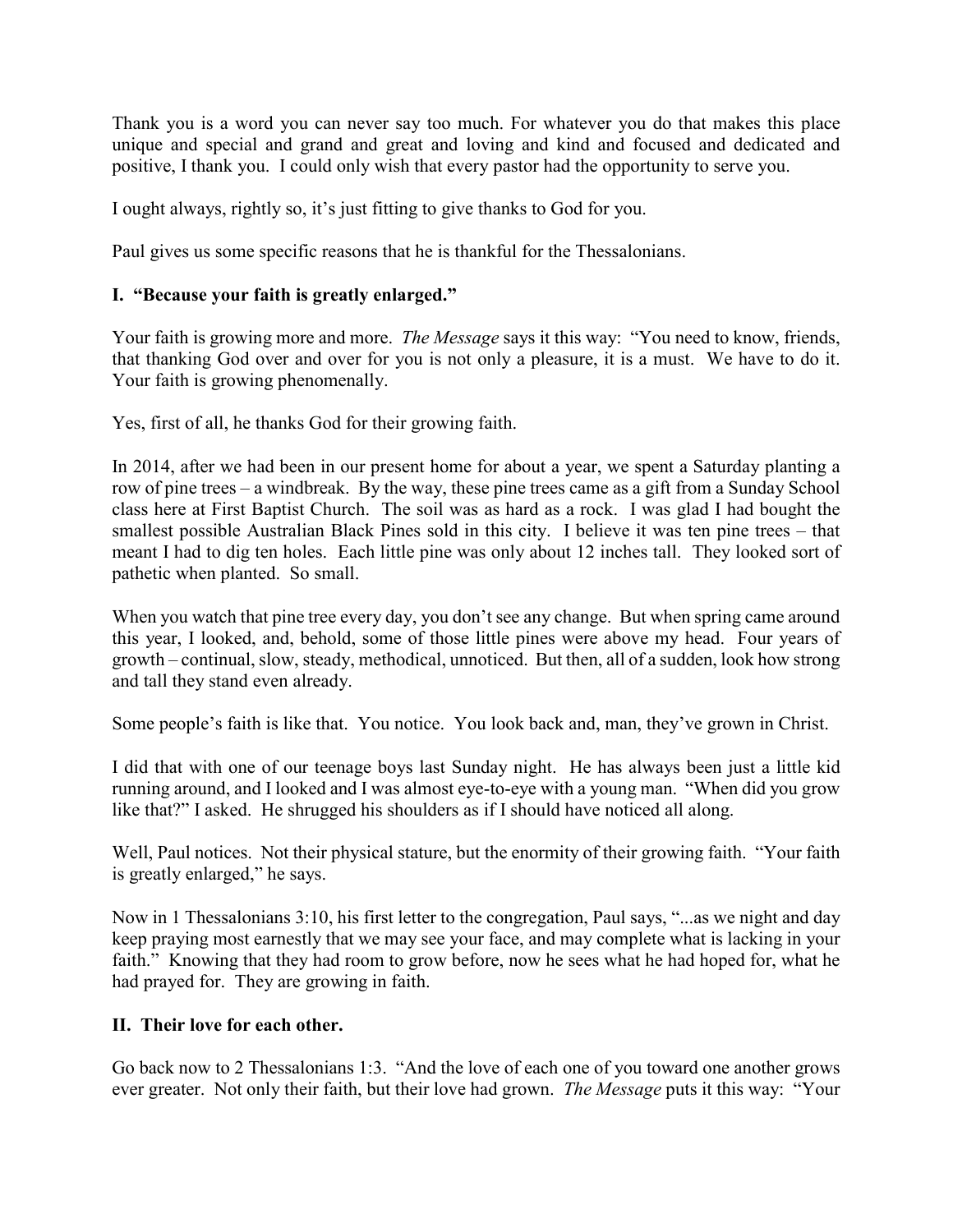love for each other is developing wonderfully." And this love that he finds is in the whole community, the whole church.

**During Operation Desert Storm, an officer stood before his three dozen soldiers and ordered them to attention. "Soldiers," he quietly began, "I need three of you for a dangerous, but very important, mission behind Iraqi lines. You will be dropped off at night, but we will be unable to pick you up until we have broken through enemy lines. We do not know when that will be. It may be many days. You will be in danger the entire time. If you are willing to take on this perilous mission, step forward while I turn my back."**

**When he looked around, the ranks were unbroken. "What," he asked, "would not even one of you step forward to volunteer?"**

**All was quiet, then a female soldier spoke. "Sir, we all stepped forward."**

### **Such should be the loyalty of all His soldiers. (***Illustration Digest***, Sept-Oct-Nov 1992**

I want you to notice the vertical and the horizontal. Vertically, their faith that is growing, directed toward God. And their love is horizontal, directed toward other believers, serving as an affirmation of their growth in faith. If you grow toward God (your father), you will, likewise, grow toward your brother.

We live in a time when there is a loss of basic civility in the way we treat each other. Respect, courtesy, kindness, being a lady or a gentleman in our conversation, our post, our tweets – it's lost. Perhaps in this vulgar culture the church can be the one place where people sense love and kindness.

Look back at 1 Thessalonians 3:12. You remember in 3:10, Paul saw their faith which was lacking. Look at verse 12: "May the Lord cause you to increase and abound in love for one another, and for all people, just as we also do for you." May I translate that for you? "I am praying that you will love each other the way that I love you," Paul is saying. Paul had prayed for their love to grow, and, lo and behold, he discovered that it had.

I heard one of our deacons saying to someone visiting this church a few weeks ago, "When we say 'Welcome to the Family' here, we mean it."

Thank you for being a church like that. We spoke of one of our ministries here earlier – Fostering Hope. There are so many families in our church who foster and who adopt. You're loving in such a way that your whole life is being rearranged. You have taken a child into your family, or multiple children – some for one night and some for a lifetime – to be part of your family.

A couple of Wednesday nights ago, during the evening meal at First Baptist, one of our members, a foster mom, was holding her foster baby. Unexpectedly, she was called by the agency that evening and asked to care for yet another child for an emergency placement. After the second foster child was dropped off at First Baptist, I watched her fix his plate. I thought, "This little boy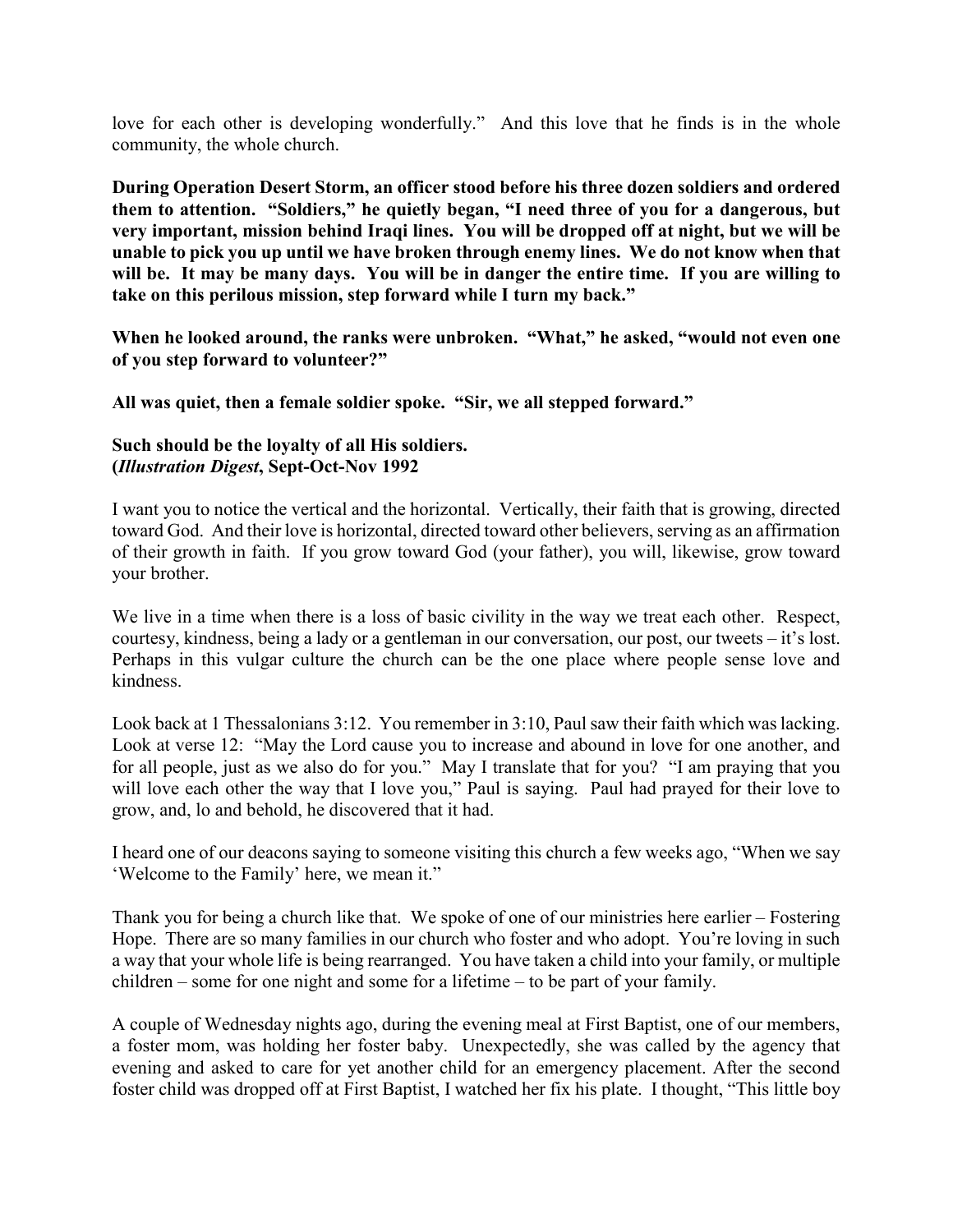is sure taking it well – from one foster family to the next in an evening, and neither family is a forever family for him." But, when she took him over to the table, all of a sudden, he realized this was another mom, another place, another table. Life wasn't settled or safe. As he sobbed, I watched this foster mom pick him up and hold him. She was that evening, for him, the presence of Christ. Then I watched one of your staff members get up and help her by feeding a bottle to her younger foster baby.

"I thank you," Paul says. "Your love for one other, it grows wonderfully."

Thank you for being a loving, caring church. We've got a Christmas tree out in the hallway today. We have about 500 names on it of kids who need presents for Christmas. I can tell you with great confidence that those names will be taken care of, because you're that kind of people. You're that kind of church.

I thank my God for the way that you love.

## **III. Patience, or steadfastness.**

There is a third reason Paul gives thanks for the believers in the church at Thessalonica. He is thankful for their patience.

Look at verse 4.

...therefore, we ourselves speak proudly of you among the churches of God for your perseverance...

We might put it another way: Paul is thankful for their patience. It's the Greek word *hupomonē*. It means much more than just hanging on. It's not just a passive endurance, not just a test of survival. It's an active word in which one is seen not only as enduring, but also taking the trial or suffering and using it in a positive way.

Patience could also be translated "steadfastness." It's a dogged determination that will not let go, no matter how contrary the circumstances.

Notice the setting of their patience. Look at the end of verse 4. "...in the midst of all your persecutions and afflictions which you endure." As you read the rest of the chapter, you realize these Christians are suffering. Remember, Thessalonica had been a hostile place for Paul.

Verse 4 begins with an emphatic message: "We ourselves." It might seem odd that Paul, the founder of the church, would actually be boasting about the church he founded, but he was. They were undergoing – the first word is "persecutions." This word specifically refers to someone suffering for his faith. The second word was "trials" (translated "afflictions") which you endure. Trials is a broader word. It means there is pressure, there is a burden, there is oppression.

They were suffering, but they were patient. They were persevering.

A wise man once said that enduring suffering is like collecting a pile of rocks. You can do one of three things with your suffering, with your rocks.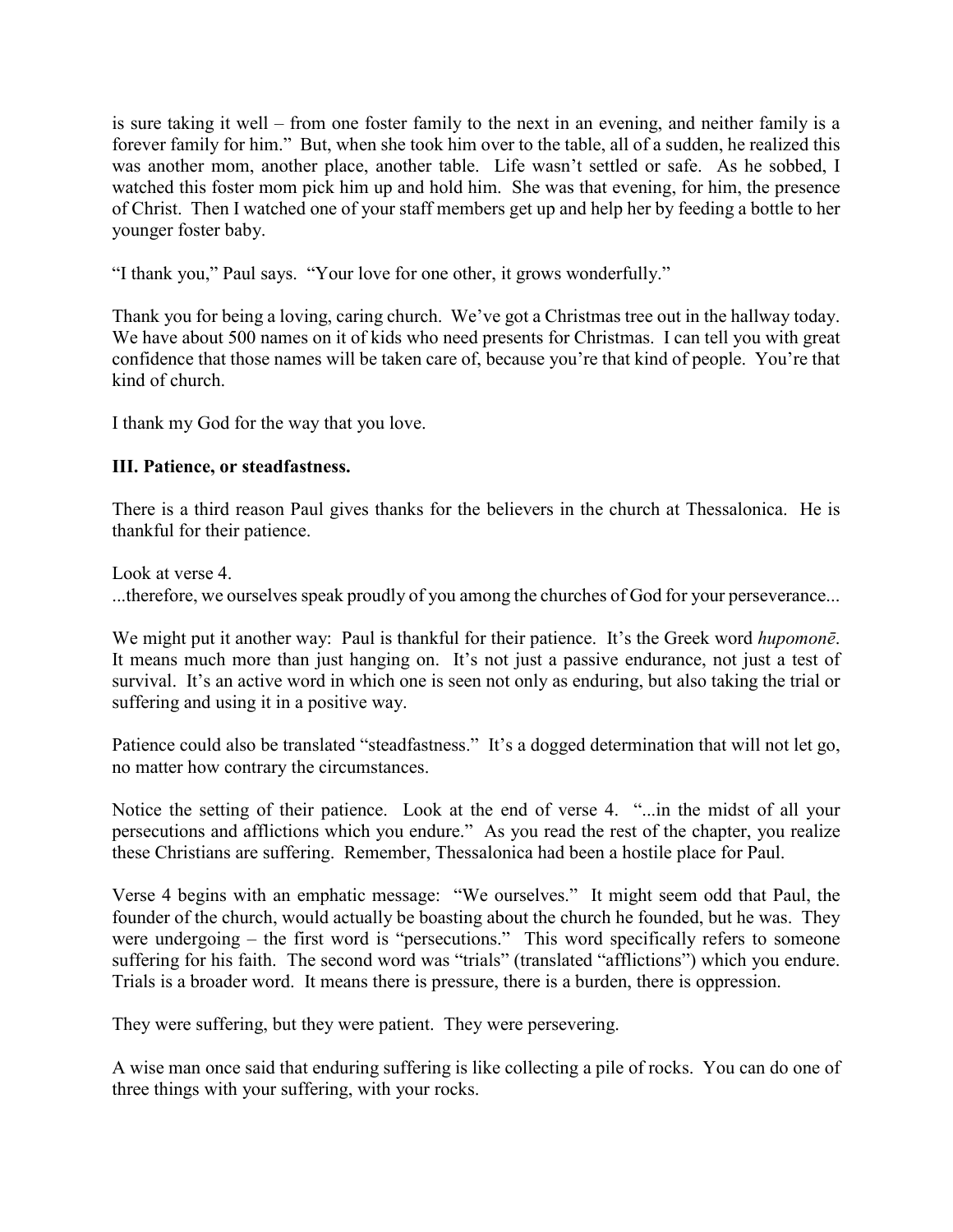(1) You can put them on your back and walk through life burdened by the suffering of the past. You can let your suffering cripple you, impede you, ruin you. You see some people like that. Suffering comes into their life and they go through a metamorphosis of change in such a way that they no longer reflect the graces of Christ.

(2) Another thing we can do with our suffering is to take those rocks and hurl them at somebody else in our anger, because life isn't fair. We have been hurt. We've experienced a great loss – a death, a change, a divorce, a hardship. We're treated badly because of our faith. You can throw rocks and strike those around you.

(3) Or, third, you can take those rocks and build an altar. In the midst of that suffering, you can worship God – the God who shares your suffering in the crucifixion of Christ.

What are you doing with your rocks, your suffering? The church in Thessalonica had built and altar, and they were patient and steadfast and enduring, even as they were suffering persecution.

### **IV. Your trust.**

Paul says, "We boast in all the churches everywhere about your perseverance," but also notice "and your faith." How is this faith mentioned here different from the growing faith, the second reason Paul is thankful? In this fourth reason, this use of "faith" is more specific than it was in verse 3. This is a reference to the kind of faith that allows them to remain steadfast in the face of a trial. Maybe a good translation would be "trust."

So Paul says, "We have to give thanks to God for you, our church family, because your faith is growing, just like we prayed that it would. And the way you treat each other – selflessly, sacrificially. Your love for each other. That patience and steadfastness you have. And then, finally, your trust in God."

What happens to those who are persecuting Paul's brothers in Thessalonica? We learn in verse 6 that God will repay affliction with affliction. Jesus is going to return. In verse 7, Jesus shall be "revealed." It is the language of an apocalyptic event. You know the title of John's last book. It has the word revelation, "reveal." It could be translated, "The Apocalypse of John: a revealing."

You see, while the equation is broken in this life – while the innocent suffer and the children of God are persecuted – in the next life God will work out His righteous purpose. While we think of suffering as something to be avoided, Paul sees it – the very one with a thorn in his flesh – as God's means of working out His eternal purposes.

If you don't think the innocent suffer, look at Jesus, the Son of God, perfect, sinless, innocent. He suffered the worst kind of death. But in the world to come, He is the King of kings and Lord of lords.

And through their suffering, they show themselves worthy of the kingdom of God (v. 5), the kingdom for which they are suffering. When Christ comes, He comes first of all, notice v. 7, from